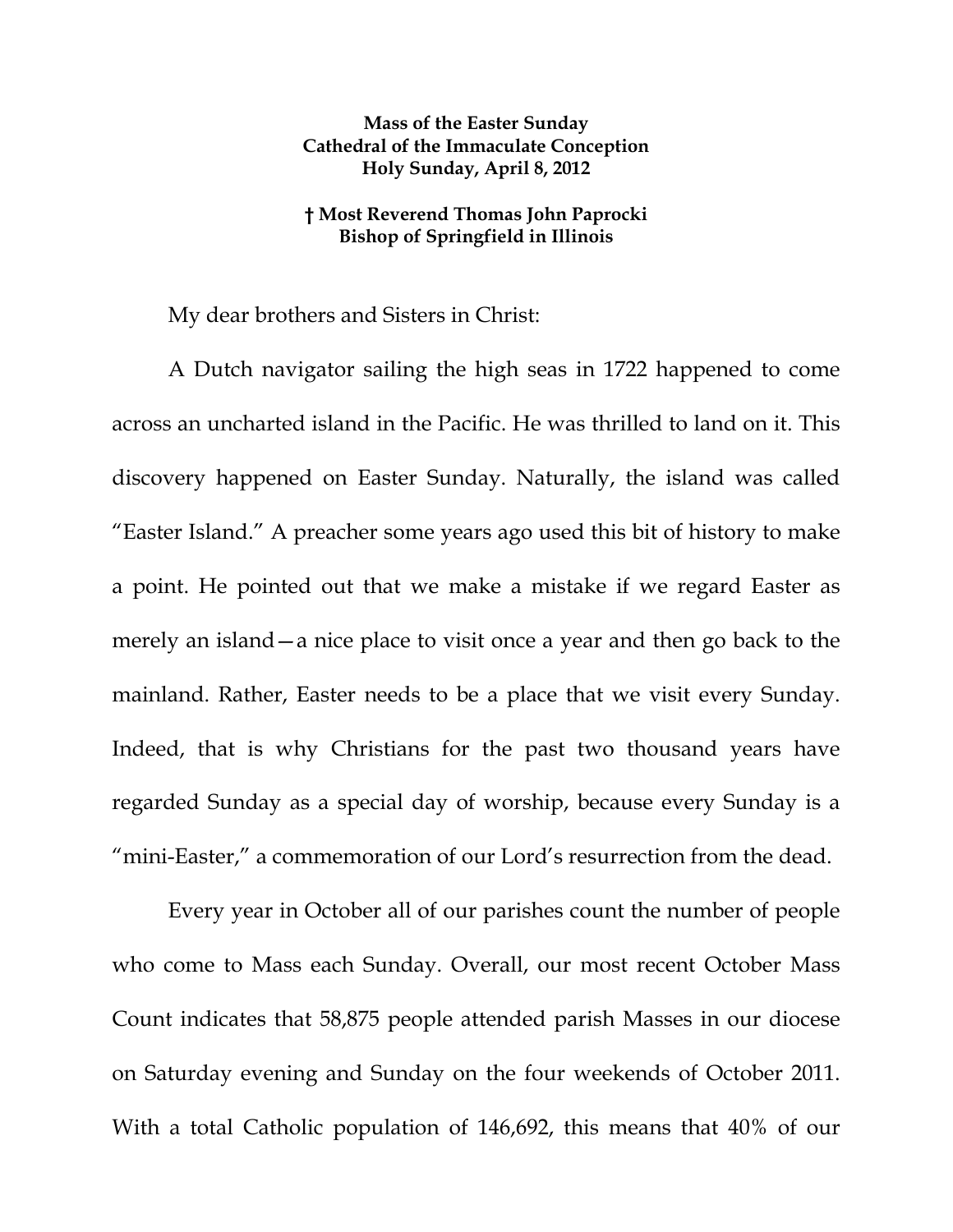Catholics went to Sunday Mass last October. That's better than many places in the world, but it still means that a majority of Catholics do not go to church on Sunday. We can do better than that and we should do better than that.

Moreover, last year's numbers translate to a decrease of 1,080 people (–1.98%) from October 2010. Even more troubling, the fifteen year comparison shows a decrease of 25,533 people (-30.25%) since 1996. When I first saw that number, I was stunned. In just fifteen years the number of people going to Sunday Mass in our diocese has decreased by almost onethird. Unfortunately, I have only raw numbers, but no hard data to explain why this decrease has occurred. I can conjecture, but I do hope to get some objective analysis of the underlying reasons for this decline.

In the meantime, these numbers should be a wake up call for all Catholics, not just for the bishop and priests of the diocese, and Easter Sunday is a perfect time to resolve to do something about this. Today we celebrate our Lord's resurrection. There would be no Church if Jesus did not rise from the dead. The Church came into being and spread throughout the world by word of mouth, with believers in the Risen Lord telling others about their Savior and inspiring them to be His follower, too. That is how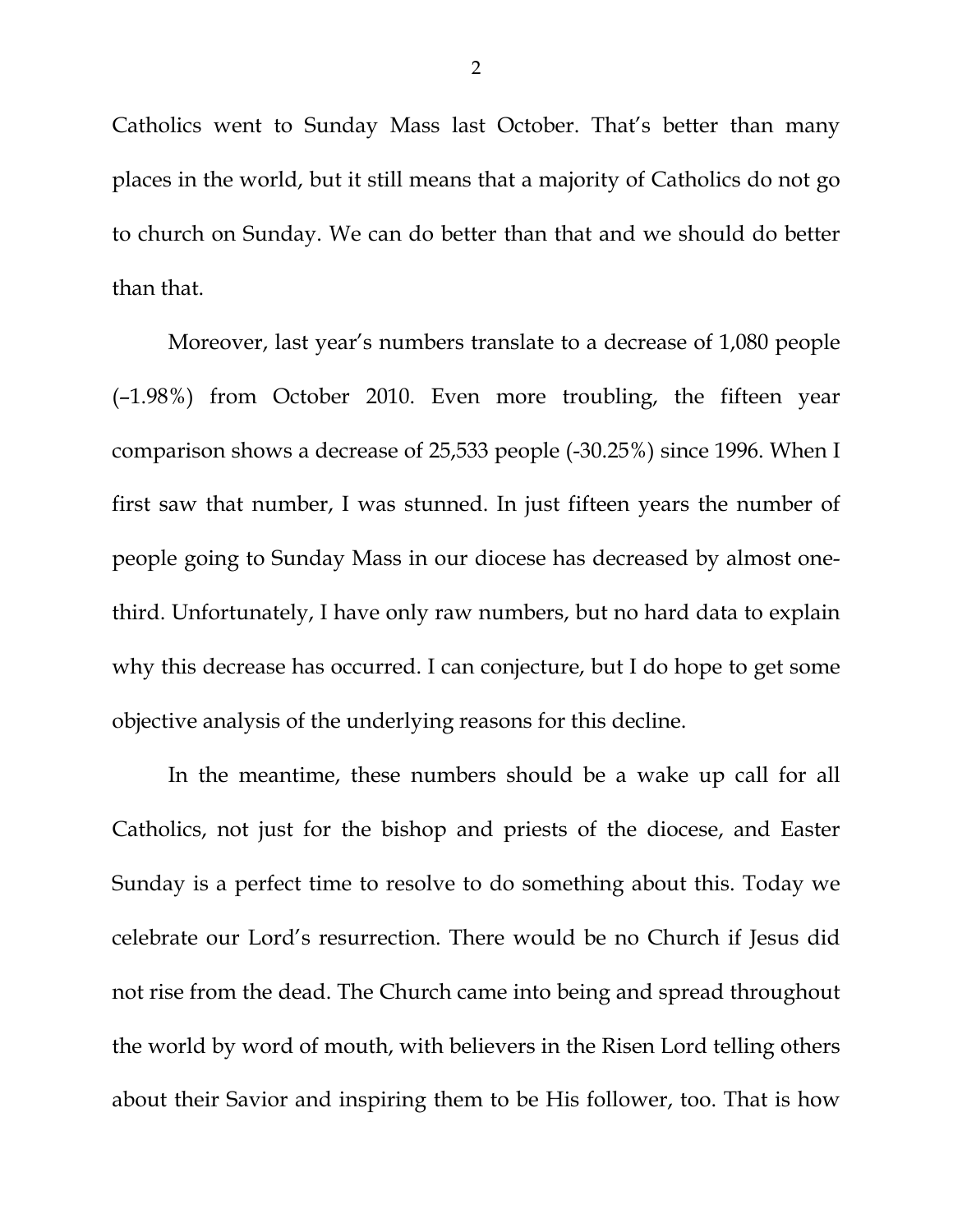the Church has continued to grow for two thousand years. That is the way for the Church to flourish in the future as well.

 There have been plenty of programs and efforts to bring people to the Church, the most recent being the television campaign called "Catholics Come Home" that many people saw during last year's Christmas season. These television spots were very high quality, but the fact remains that the most effective testimony that wins people for Christ comes from personal, one-on-one conversations. Bringing people to the Lord is not just the work of bishops, priests, deacons and nuns. All of the baptized share in the responsibility to spread the Good News about the promise of God's Kingdom.

 Inviting people to the Church does not require a degree in theology or sophisticated argumentation. Just as a movie becomes a blockbuster when people who have seen it tell others that they've got to see it too, all it takes is tell people about your parish and why you go to Mass there.

 I am confident that we can turn things around if we all step up to this task with the help of God's grace. In the past two years, we have already seen an increase in the number of seminarians studying to become priests for our diocese. When I was appointed Bishop of Springfield in Illinois in April 2010, there were eleven seminarians studying for our diocese. This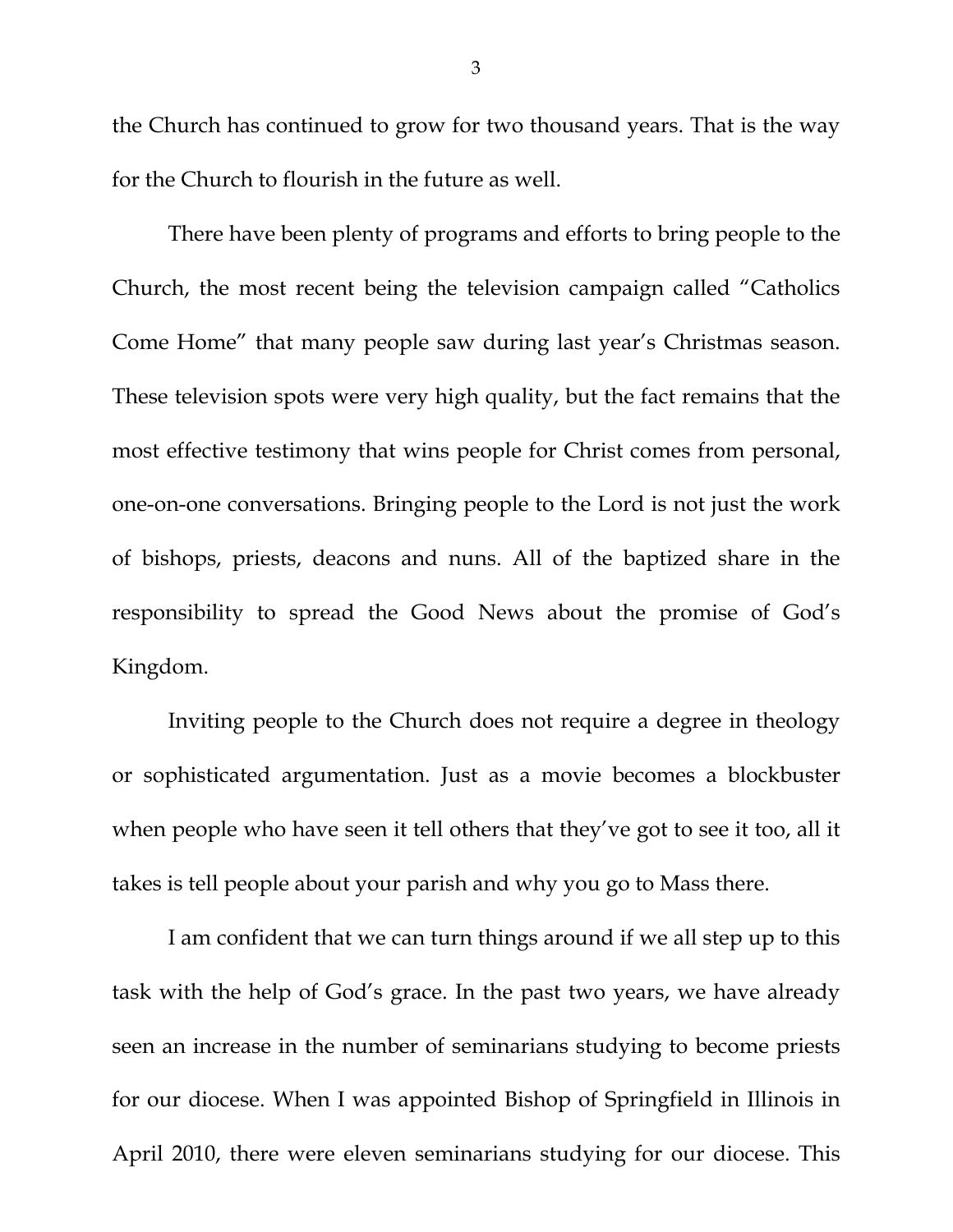year we have twenty. Eight more have applied to go to the seminary next year. This has come about because people across the diocese have been talking about this and praying for an increase in vocations to the priesthood and religious life. That's the good news and provides an excellent example of how personal invitations can have a positive effect. Of course, the increased number of seminarians presents a welcome financial challenge to find the means to pay for the increased costs of their tuition, room and board. This weekend we will have an opportunity for all the faithful of our diocese to support this need by contributing to our seminary collection.

 The generosity of our people and their prayerful support will help to provide the priests that will be needed for the future. We also need to work hard to make sure that there will be people in the pews for them to serve.

Our renewal of baptismal promises on Easter Sunday is not just a matter of saying the words, but truly renewing our hearts to be more committed Catholics who firmly believe in the Risen Lord, because belief in the Lord rising from the dead is not a footnote in Christian faith. It *is* the Christian faith. It is God who has the last word, reminding us that the best is still to come. Jesus is raised to new life by the sheer compelling energy of the Father's love: the tomb could never be his permanent home.

4